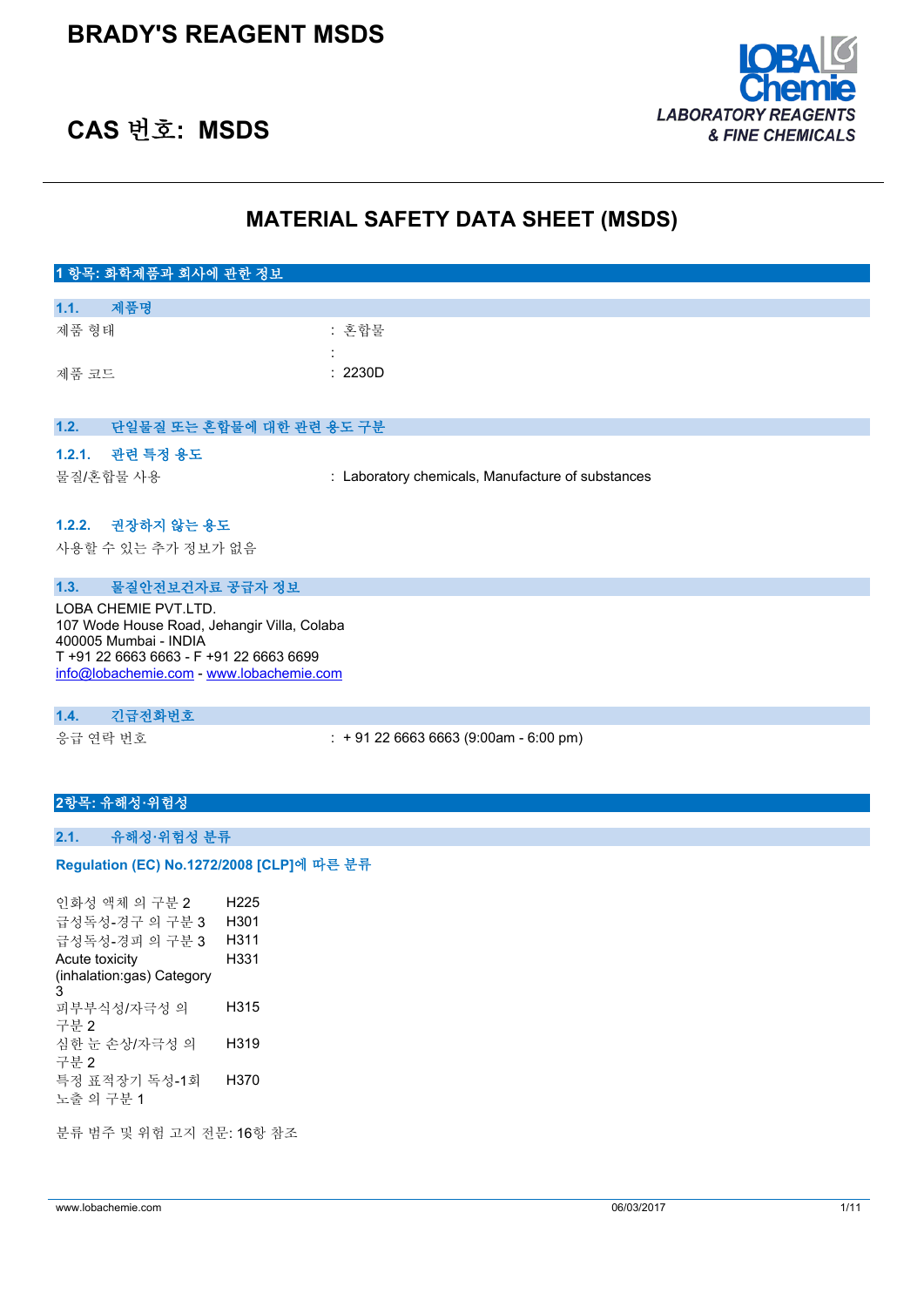물질안전보건자료

### **물리화학적, 인체 건강 및 환경상의악영향**

사용할 수 있는 추가 정보가 없음

| 예방조치문구를 포함한 경고표지 항목<br>2.2.          |                                                                                                                                                                                                                                                                                     |
|--------------------------------------|-------------------------------------------------------------------------------------------------------------------------------------------------------------------------------------------------------------------------------------------------------------------------------------|
| 규정 (EC) No. 1272/2008에 따른 라벨 표시[CLP] |                                                                                                                                                                                                                                                                                     |
| 위험 표시 그림문자(CLP)                      |                                                                                                                                                                                                                                                                                     |
|                                      | GHS02<br>GHS06<br>GHS08                                                                                                                                                                                                                                                             |
| Signal word (CLP)                    | : 위험                                                                                                                                                                                                                                                                                |
| 유해·위험 문구(CLP)                        | : H225 - 고인화성 액체 및 증기<br>H301+H311+H331 - Toxic if swallowed, in contact with skin or if inhaled<br>H315 - 피부에 자극을 일으킴<br>H319 - 눈에 심한 자극을 일으킴<br>H370 - 장기에 손상을 일으킴                                                                                                                |
| 예방 조치 문구(CLP)                        | : P210 - 열·스파크·화염·고열로부터 멀리하시오 - 금연<br>P260 - 분진·흄·가스·미스트·증기·스프레이를 흡입하지 마시오.<br>P280 - 보호장갑·보호의·보안경··안면보호구를 착용하시오.<br>P301+P310 - 삼켜서 불편함을 느끼면 의료기관(의사)의 도움을 받으시오<br>P305+P351+P338 - 눈에 묻으면 몇 분간 물로 조심해서 씻으시오. 가능하면<br>콘택트렌즈를 제거하시오. 계속 씻으시오<br>P311 - Call a POISON CENTER/doctor/ |

## **2.3. 기타 정보**

사용할 수 있는 추가 정보가 없음

|      |      | 3항목: 구성성분의 명칭 및 함유량 |  |  |  |  |
|------|------|---------------------|--|--|--|--|
|      |      |                     |  |  |  |  |
| 3.1. | 단일물질 |                     |  |  |  |  |
| 해당없음 |      |                     |  |  |  |  |

|--|

| <b>METHANOL EXTRA PURE</b><br>70 - 75<br>(CAS 번호) 67-56-1<br>(EC 번호) 200-659-6 | <b>Regulation (EC)</b><br>No.1272/2008 [CLP]에<br>따른 분류                                                                                                 |
|--------------------------------------------------------------------------------|--------------------------------------------------------------------------------------------------------------------------------------------------------|
| (EC 색인 번호) 603-001-00-X                                                        | Flam. Lig. 2, H225<br>Acute Tox. 3 (Dermal),<br>H <sub>311</sub><br>Acute Tox. 3 (Inhalation).<br>H331<br>Acute Tox. 3 (Oral), H301<br>STOT SE 1, H370 |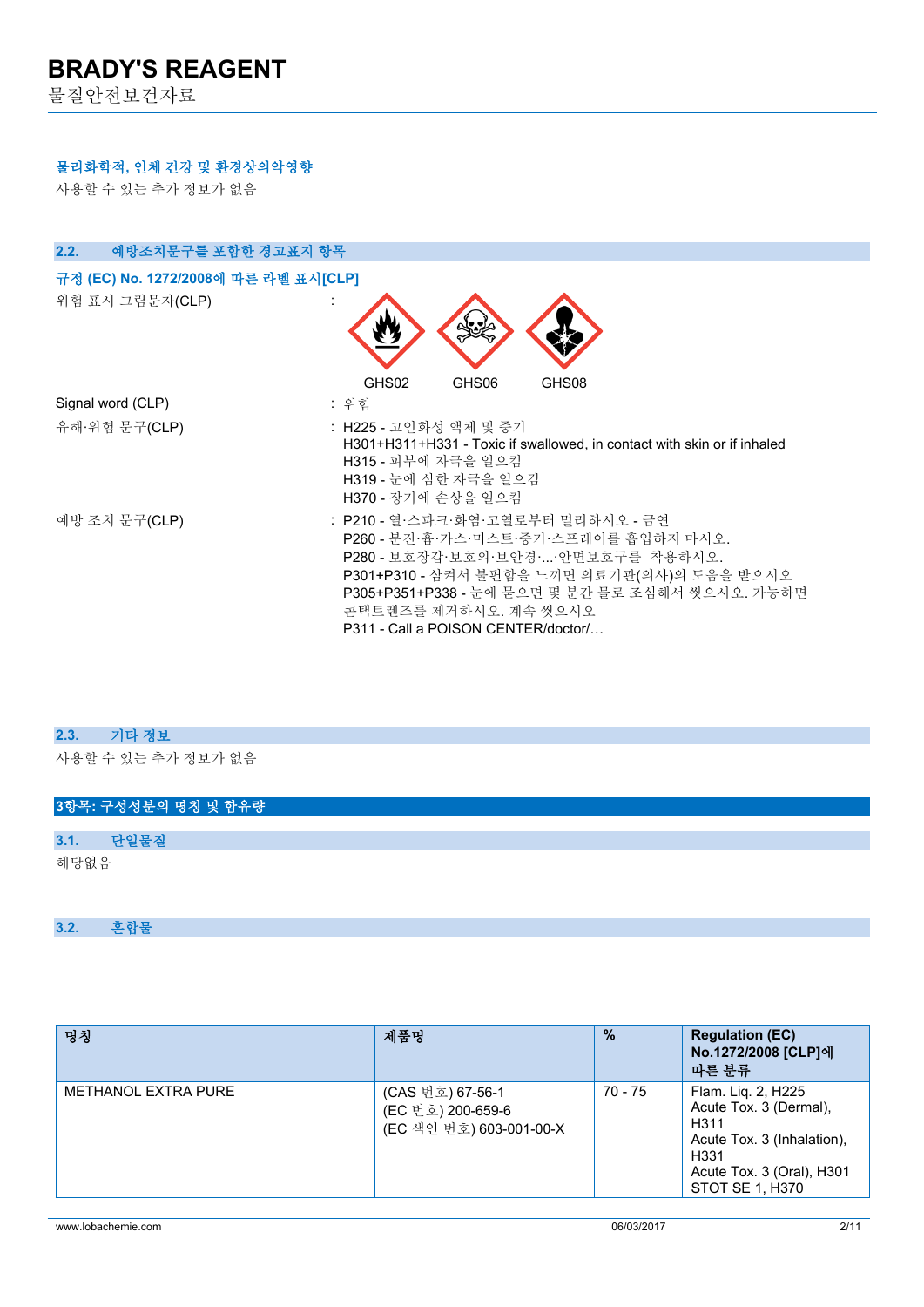물질안전보건자료

| 2.4-DINITROPHENYL HYDRAZINE 98% | (CAS 번호) 119-26-6                                                  | $5 - 10$ | Acute Tox. 4 (Oral), H302 |
|---------------------------------|--------------------------------------------------------------------|----------|---------------------------|
| SULPHURIC ACID 98% EXTRA PURE   | (CAS 번호) 7664-93-9<br>(EC 번호) 231-639-5<br>(EC 색인 번호) 016-020-00-8 | $5 - 8$  | Skin Corr. 1A, H314       |

H-공고문 본문: 16항 참조

| 4항목: 응급조치요령                        |                                                                                                               |
|------------------------------------|---------------------------------------------------------------------------------------------------------------|
| 응급조치 요령<br>4.1.                    |                                                                                                               |
| 흡입 후 응급 조치                         | : Assure fresh air breathing. 호흡이 어려워지면 신선한 공기가 있는 곳으로 옮기고<br>호흡하기 쉬운 자세로 안정을 취하시오.                           |
| 피부 접촉 후 응급 조치                      | : Wash skin with plenty of water. 오염된 모든 의복은 벗거나 제거하시오. 즉시<br>의학적인 조치· 조언을 구하시오.                              |
| 안구 접촉 후 응급 조치                      | : 몇 분간 물로 조심해서 씻으시오. 가능하면 콘택트렌즈를 제거하시오. 계속 씻으시오.<br>의학적인 조치·조언을 구하시오.                                         |
| 섭취 후 응급 조치                         | : 입을 씻어내시오. Do not induce vomiting. 의학적인 조치·조언을 구하시오.                                                         |
| 변이원성<br>4.2.                       |                                                                                                               |
| 증상/부상                              | : 장기에 손상을 일으킴.                                                                                                |
| 흡입 후 증상/부상                         | : 흡입하면 유독함.                                                                                                   |
| 피부 접촉 후 증상/부상                      | : 피부와 접촉하면 유독함. 피부에 자극을 일으킴.                                                                                  |
| 안구 접촉 후 증상/부상                      | : 눈에 심한 자극을 일으킴.                                                                                              |
| 섭취 후 증상/부상                         | : 삼키면 유독함.                                                                                                    |
| 즉각적인 치료 및 특수 치료 필요 여부 표시<br>4.3.   |                                                                                                               |
| Treat symptomatically.             |                                                                                                               |
| 5항목: 폭발·화재시 대처방법                   |                                                                                                               |
| 적절한 소화제<br>5.1.                    |                                                                                                               |
| 적절한 소화제                            | : Carbon dioxide. Dry powder. Foam. Water spray.                                                              |
| 부적절한 소화재                           | : Do not use extinguishing media containing water.                                                            |
| 화학물질로부터 생기는 특정 유해성<br>5.2.         |                                                                                                               |
| 화재 위험                              | : 고인화성 액체 및 증기.                                                                                               |
| 폭발 위험                              | : May form flammable/explosive vapour-air mixture.                                                            |
| 소방대원을 위한 조언<br>5.3.                |                                                                                                               |
| 화재 진압 중 보호                         | : Do not attempt to take action without suitable protective equipment.                                        |
| 6항목: 누출사고시 대처방법                    |                                                                                                               |
| 인체를 보호하기 위해 필요한 조치사항 및 보호구<br>6.1. |                                                                                                               |
| 일반 조치                              | : Remove ignition sources. Use special care to avoid static electric charges. No naked<br>lights. No smoking. |
| 비응급 요원용<br>6.1.1.                  |                                                                                                               |
| 응급 조치                              | : Evacuate unnecessary personnel.                                                                             |
| 응급 구조대용<br>6.1.2.                  |                                                                                                               |
| 보호 장비                              | : 적절한 개인 보호구를 착용하시오.                                                                                          |
| www.lobachemie.com                 | 06/03/2017<br>3/11                                                                                            |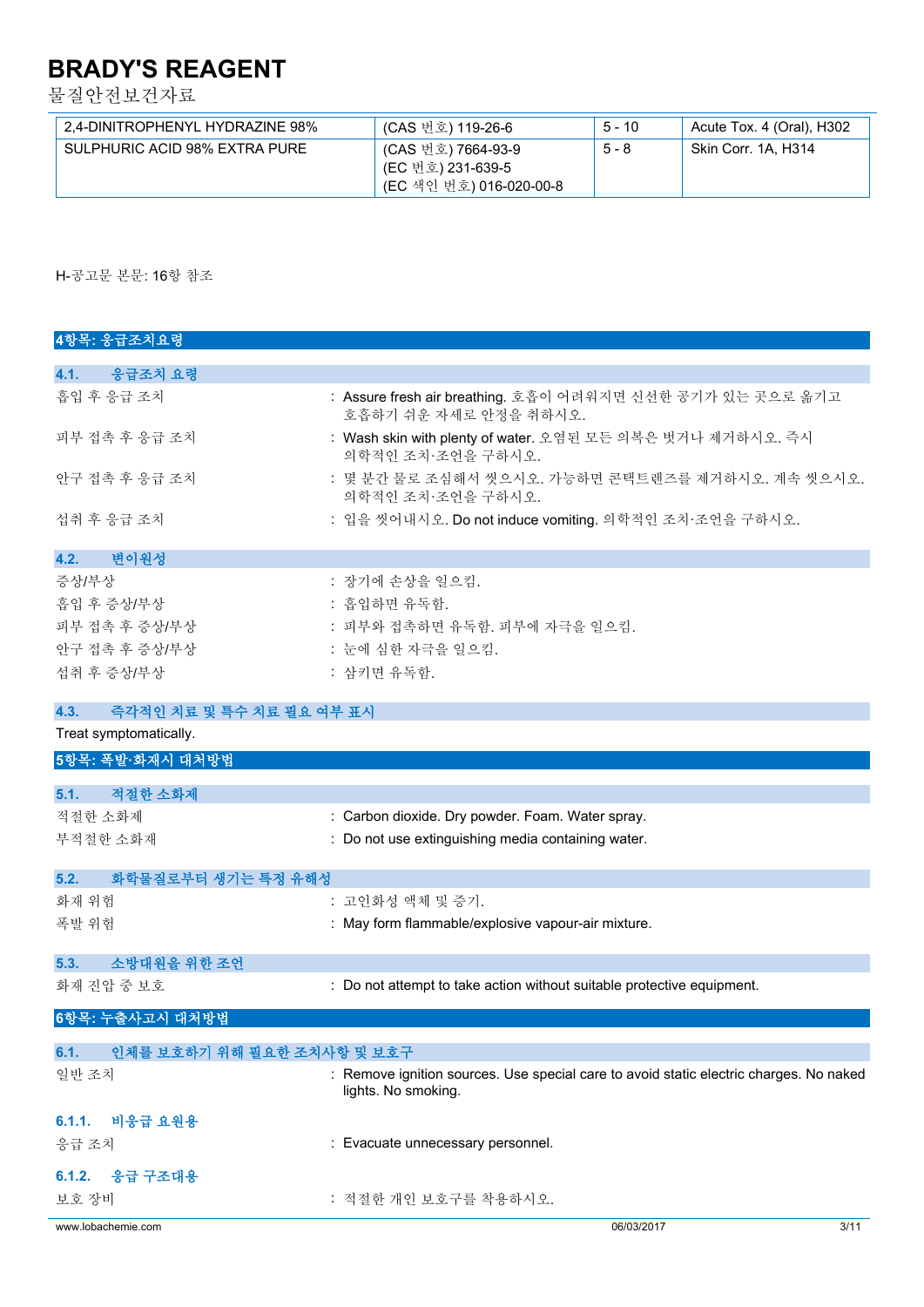물질안전보건자료

| ㄷ ㄷ ㄴ ㄴㅡㅡ ㄴ′ ㅣㅡ                |                                                                                                                                                                 |
|--------------------------------|-----------------------------------------------------------------------------------------------------------------------------------------------------------------|
| 응급 조치                          | : Ventilate area.                                                                                                                                               |
| 6.2.<br>환경을 보호하기 위해 필요한 조치사항   |                                                                                                                                                                 |
| 환경으로 배출하지 마시오.                 |                                                                                                                                                                 |
| 정화 또는 제거 방법<br>6.3.            |                                                                                                                                                                 |
| 세척 방법                          | : On land, sweep or shovel into suitable containers.                                                                                                            |
| 기타 항목 참조<br>6.4.               |                                                                                                                                                                 |
| 사용할 수 있는 추가 정보가 없음             |                                                                                                                                                                 |
| 7항목: 취급 및 저장방법                 |                                                                                                                                                                 |
| 안전취급요령<br>7.1.                 |                                                                                                                                                                 |
| 처리 시 위험 가중                     | : Handle empty containers with care because residual vapours are flammable.                                                                                     |
| 안전취급요령                         | : No naked lights. No smoking. 스파크가 발생하지 않는 도구를 사용하시오. Do not<br>breathe vapours.                                                                               |
| 위생 조치                          | : 이 제품을 사용할 때에는 먹거나, 마시거나 흡연하지 마시오. Wash hands and other<br>exposed areas with mild soap and water before eating, drinking or smoking and<br>when leaving work. |
| 피해야할 조건을 포함한 안전한 저장 방법<br>7.2. |                                                                                                                                                                 |
| 적절한 공학적 관리                     | : Proper grounding procedures to avoid static electricity should be followed.<br>용기·수용설비를 접지·접합시키시오. 폭발 방지용 전기/환기/조명/ 장비를<br>사용하시오.                             |
| 보관 조건                          | : Keep in fireproof place. 용기를 단단히 밀폐하시오.                                                                                                                       |
| 부적합한 재료                        | : Heat sources.                                                                                                                                                 |
|                                |                                                                                                                                                                 |
| 특정 최종 사용<br>7.3.               |                                                                                                                                                                 |
| 사용할 수 있는 추가 정보가 없음             |                                                                                                                                                                 |
| 8항목: 노출방지 및 개인보호구              |                                                                                                                                                                 |
| 제어 매개 변수<br>8.1.               |                                                                                                                                                                 |
|                                |                                                                                                                                                                 |

| 사용할 수 있는 추가 정보가 없음 |  |  |  |  |  |
|--------------------|--|--|--|--|--|
|--------------------|--|--|--|--|--|

| 8.2.<br>노출방지                 |                                   |
|------------------------------|-----------------------------------|
| 손보호                          | : Protective gloves               |
| 눈보호                          | : Chemical goggles or face shield |
| 신체 보호                        | : 적절한 보호복 착용                      |
| 호흡기 보호                       | : 호흡기 보호대를 착용하십시오                 |
| 9항목: 물리화학적 특성                |                                   |
| 9.1.<br>기본적인 물리화학적 특성에 대한 정보 |                                   |
| 물리적 상태                       | : 액체                              |
| 색상                           | : Orange to red.                  |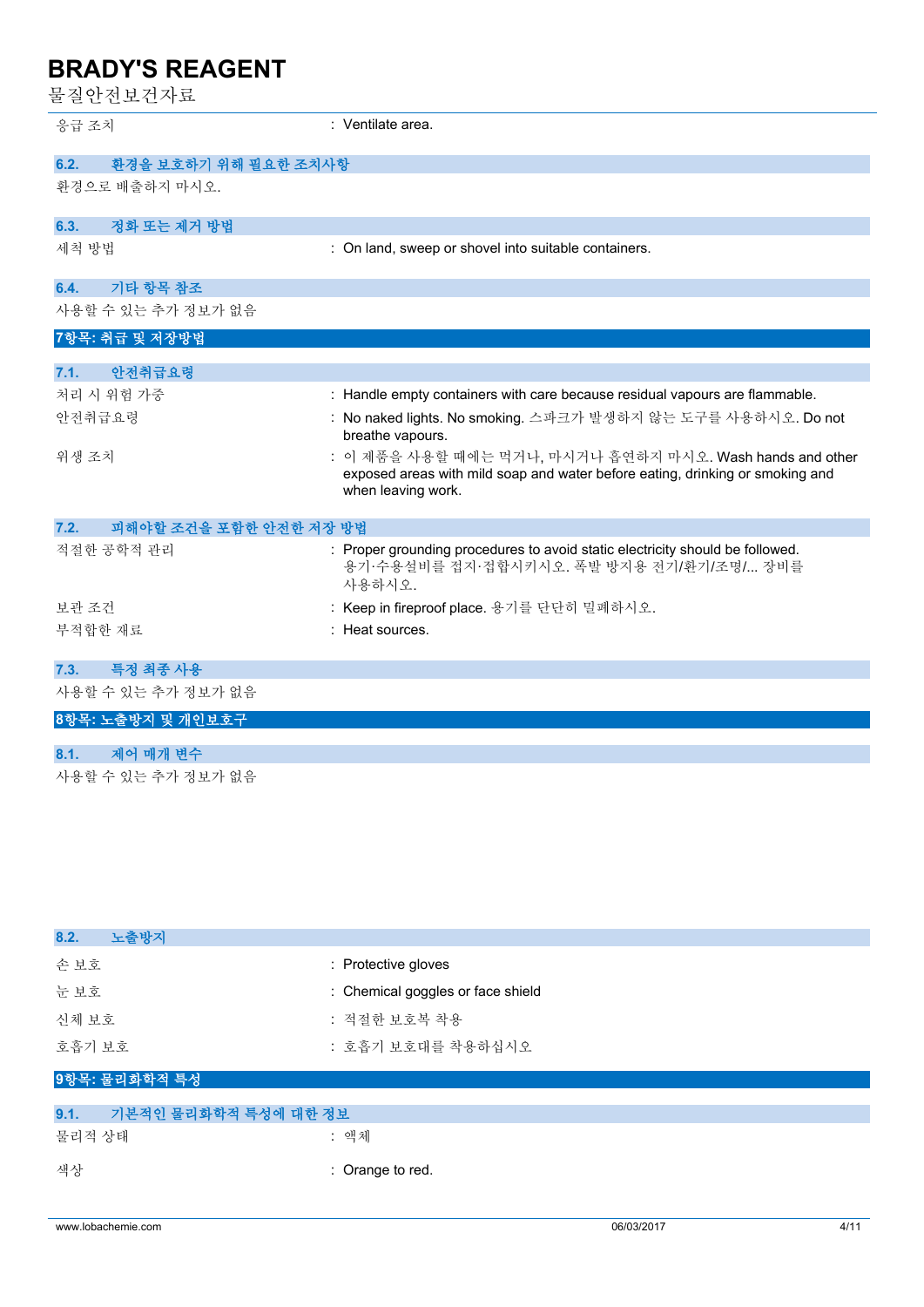물질안전보건자료

| 냄새                  | : 자료없음                                                |
|---------------------|-------------------------------------------------------|
| 냄새 역치               | : 자료없음                                                |
| pH                  | : 자료없음                                                |
| 상대 증발 속도(부틸아세테이트=1) | : 자료없음                                                |
| 융해점                 | : -98 °C                                              |
| 빙점                  | : 자료없음                                                |
| 초기 끓는점과 끓는점 범위      | : $64.7^{\circ}$ C                                    |
| 인화점                 | : $11^{\circ}$ C                                      |
| 자연발화온도              | : 자료없음                                                |
| 분해온도                | : 자료없음                                                |
| 인화성(고체, 기체)         | : Highly flammable liquid and vapour.<br>고인화성 액체 및 증기 |
| 증기압                 | : $96.5$ at 20 $^{\circ}$ C                           |
| 20°C에서의 상대 증기 밀도    | : 자료없음                                                |
| 상대 밀도               | : 자료없음                                                |
| 비중/밀도               | : $0.8$ g/cm <sup>3</sup>                             |
| 용해도                 | : 자료없음                                                |
| n-옥탄올/물분배계수         | : 자료없음                                                |
| 점도, 운동학적            | : 자료없음                                                |
| 점도, 역학적             | : 자료없음                                                |
| 폭발성                 | : 자료없음                                                |
| 산화성                 | : 자료없음                                                |
| 인화 또는 폭발 범위의 상한/하한  | : 0.055 - 0.365 vol %                                 |

#### **9.2. 그 밖의 참고사항**

사용할 수 있는 추가 정보가 없음

### **10항목: 안정성 및 반응성**

**10.1. 반응성**

사용할 수 있는 추가 정보가 없음

### **10.2. 화학적 안정성**

고인화성 액체 및 증기. May form flammable/explosive vapour-air mixture.

## **10.3. 유해 반응의 가능성**

사용할 수 있는 추가 정보가 없음

### **10.4. 피해야 할 조건**

열. Open flame.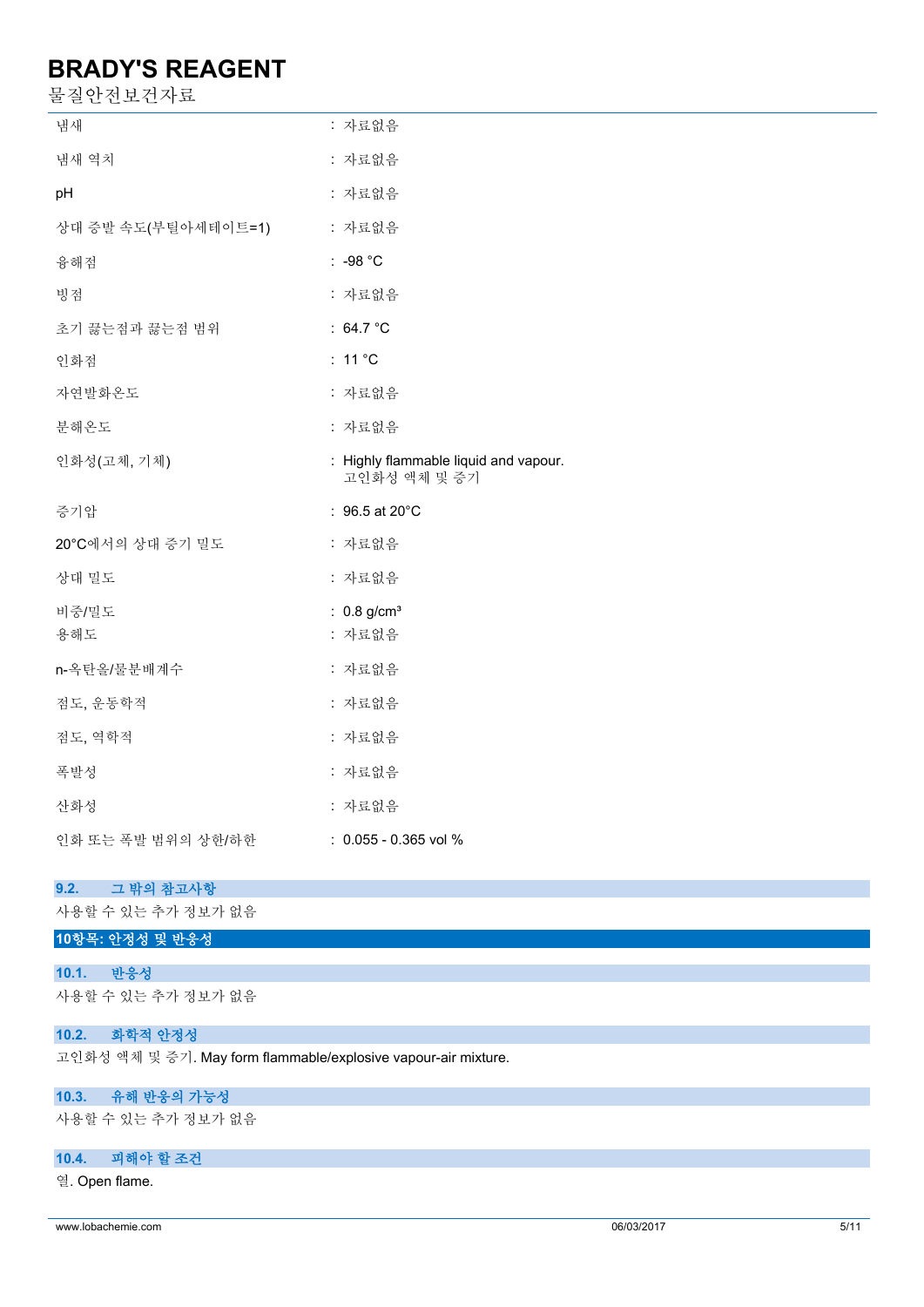물질안전보건자료

#### **10.5. 피해야 할 물질**

사용할 수 있는 추가 정보가 없음

### **10.6. 분해시 생성되는 유해물질**

May release flammable gases.

# **11항목: 독성에 관한 정보 11.1. 독성에 대한 정보** 급성 독성 : 기능 : 경구: 삼키면 유독함. 경피: 피부와 접촉하면 유독함. 흡입하면 유독함. ATE CLP(경구) 100 mg/kg 체중 ATE CLP(피부) 300 mg/kg 체중 ATE CLP(가스)  $\vert$  700 ppmV/4시간 피부 부식성 / 자극성 : 피부에 자극을 일으킴. 심한 눈손상 또는 자극성 : 눈에 심한 자극을 일으킴. 호흡기 또는 피부 과민성 : 분류되지 않음 생식세포 돌연변이 유발성 : 분류되지 않음 발암성 : 분류되지 않음 생식독성 : 부류되지 않음 특정 표적장기 독성 (1회노출) : 장기에 손상을 일으킴.

- 특정 표적장기 독성 (반복노출) : 분류되지 않음
- 흡인유해성 : 분류되지 않음

### **12항목: 환경에 미치는 영향**

#### **12.1. 독성**

사용할 수 있는 추가 정보가 없음

### **12.2. 잔류성 및 분해성**

사용할 수 있는 추가 정보가 없음

## **12.3. 생물농축성**

사용할 수 있는 추가 정보가 없음

### **12.4. 토양이동성**

사용할 수 있는 추가 정보가 없음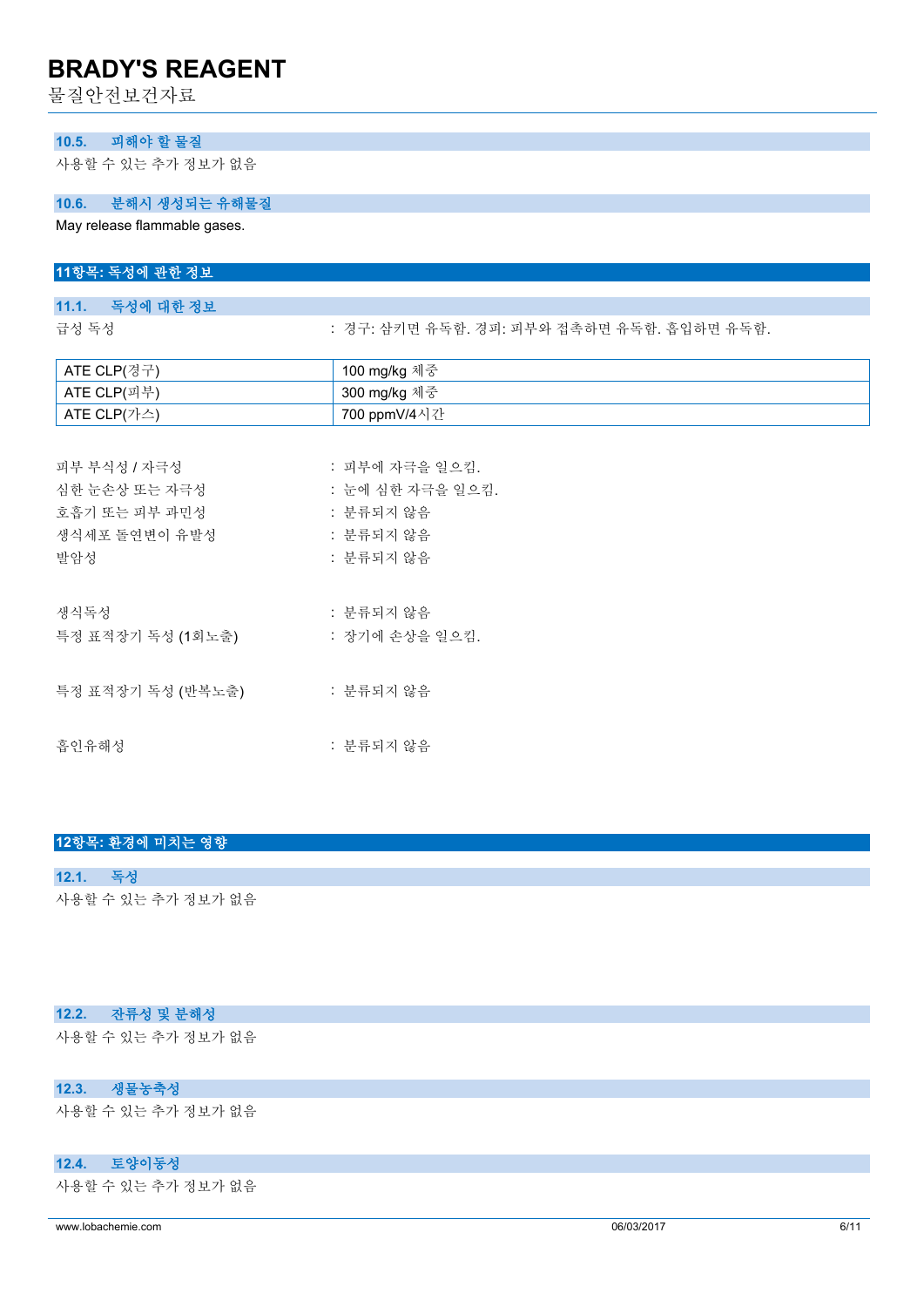물질안전보건자료

#### **12.5. PBT 및 vPvB 평가 결과**

사용할 수 있는 추가 정보가 없음

#### **12.6. 기타 유해 영향**

사용할 수 있는 추가 정보가 없음

## **13항목: 폐기시 주의사항**

#### **13.1. 폐기물 처리법**

사용할 수 있는 추가 정보가 없음

## **14항목: 운송에 필요한 정보**

ADR / RID / IMDG / IATA / ADN 에 따름

| 14.1. 유엔번호(UN No.)                   |                                             |
|--------------------------------------|---------------------------------------------|
| UN-번호(ADR)                           | : 1230                                      |
| UN-번호 (IMDG)                         | : 1230                                      |
| UN-번호(IATA)                          | : 1230                                      |
| UN-번호(ADN)                           | : 1230                                      |
| UN-번호(RID)                           | : 1230                                      |
|                                      |                                             |
| 적정선적명<br>14.2.                       |                                             |
| 고유 운송 명칭(ADR)                        | : METHANOL                                  |
| Proper Shipping Name (IMDG)          | : METHANOL                                  |
| 고유 운송 명칭(IATA)                       | : METHANOL                                  |
| 고유 운송 명칭(ADN)                        | : METHANOL                                  |
| 고유 운송 명칭(RID)                        | : METHANOL                                  |
| Transport document description (ADR) | : UN 1230 METHANOL, 3 (6.1), II, (D/E)      |
| 운송 문서 기술 (IMDG)                      | : UN 1230 METHANOL, 3 (6.1), II (12°C c.c.) |
| 운송 문서 기술 (IATA)                      | : UN 1230 METHANOL, $3(6.1)$ , II           |
| 운송 문서 기술 (ADN)                       | : UN 1230 METHANOL, 3 (6.1), II             |
| 운송 문서 기술 (RID)                       | : UN 1230 METHANOL, 3 (6.1), II             |

## **14.3. 운송에서의 위험성 등급**

#### **ADR**

운송 위험 분류 (ADR) : 3 (6.1) Danger labels (ADR) : 3, 6.1



#### **IMDG**

| 운송 위험 분류 (IMDG)      |
|----------------------|
| Danger labels (IMDG) |

 $: 3(6.1)$  $: 3, 6.1$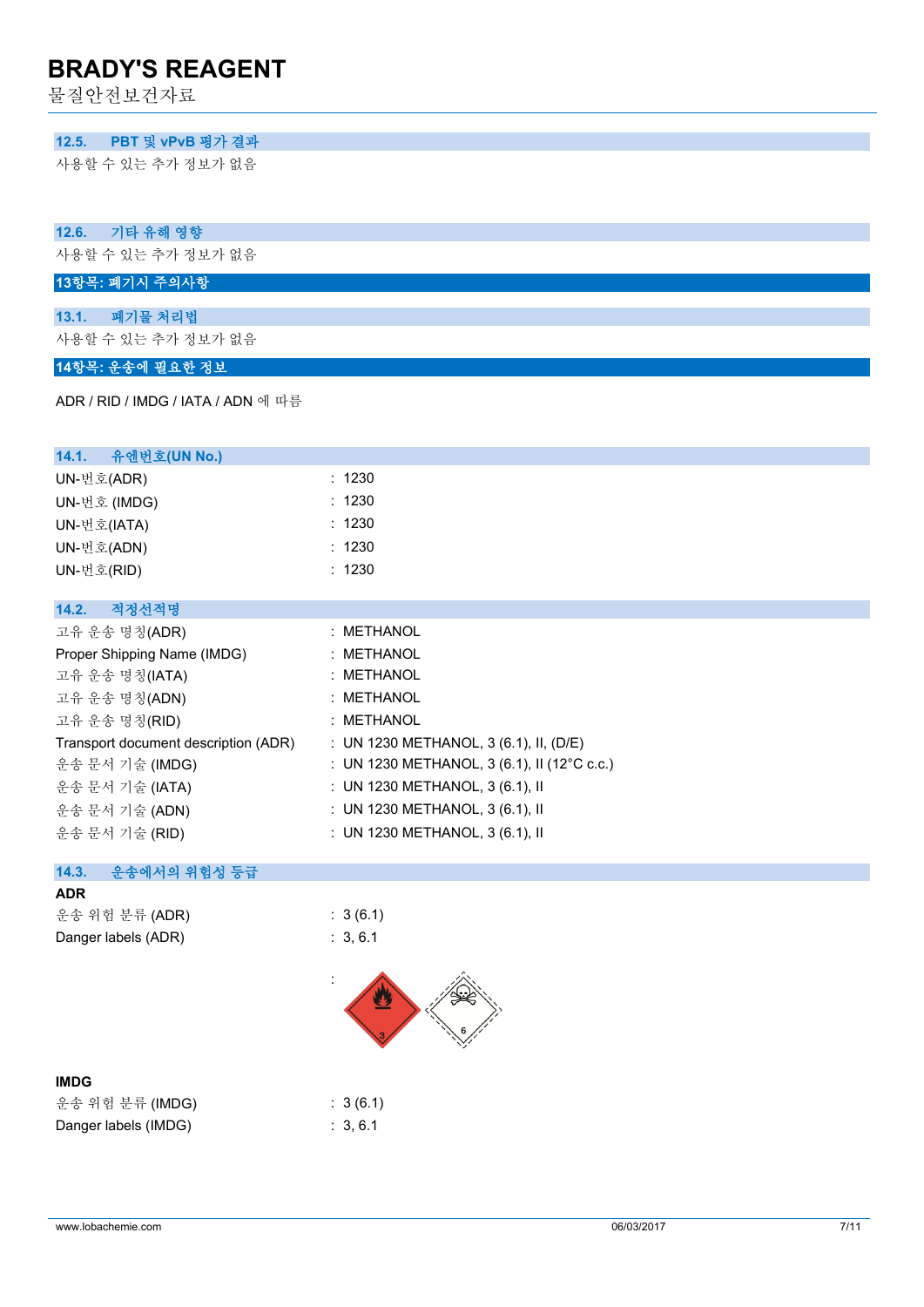물질안전보건자료



|                     | `Y⁄`                      |
|---------------------|---------------------------|
| <b>IATA</b>         |                           |
| 운송 위험 분류 (IATA)     | : 3(6.1)                  |
| 위험 표지 라벨(IATA)      | : 3, 6.1                  |
|                     | $\ddot{\phantom{a}}$      |
| <b>ADN</b>          |                           |
| 운송 위험 분류 (ADN)      | : 3(6.1)                  |
| Danger labels (ADN) | : 3, 6.1                  |
|                     |                           |
| <b>RID</b>          |                           |
| 운송 위험 분류 (RID)      | : 3(6.1)                  |
| Danger labels (RID) | : 3, 6.1                  |
|                     | :                         |
| 용기등급<br>14.4.       |                           |
| 포장 등급(ADR)          | $\lesssim 11$             |
| 포장 등급(IMDG)         | $\colon$ II               |
| 포장 그룹(IATA)         | $\colon \mathbb{I}$       |
| 포장 그룹(ADN)          | $\colon \, \mathrm{I\!I}$ |
| 포장 등급(RID)          | $\colon \, \mathrm{I\!I}$ |
| 환경 유해성<br>14.5.     |                           |
| 환경에 위험              | : No                      |
| 해양오염물질              | : No                      |

#### **14.6. 사용자를 위한 특별 주의사항**

| $:$ FT1  |
|----------|
| : 279    |
| : 1L     |
| $E^2$ F2 |
|          |

그 밖의 참고사항 ٢ 기능 표현 : 가용 추가 정보 없음

www.lobachemie.com 06/03/2017 8/11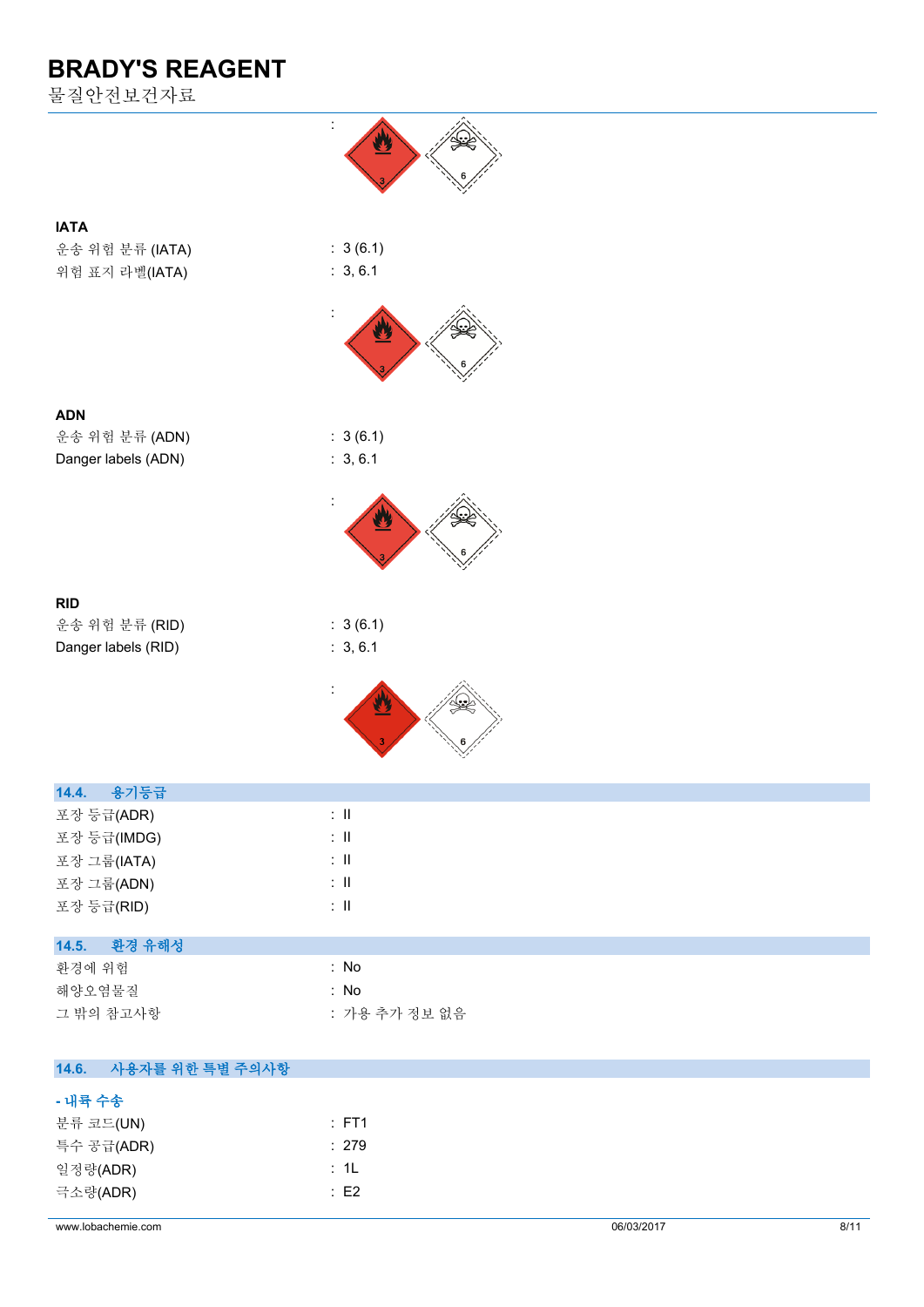물질안전보건자료

| Packing instructions (ADR)                                                 |                      | : P001, IBC02         |
|----------------------------------------------------------------------------|----------------------|-----------------------|
| Mixed packing provisions (ADR)                                             |                      | MP19                  |
| Portable tank and bulk container<br>instructions (ADR)                     |                      | : T7                  |
| Portable tank and bulk container special<br>provisions (ADR)               | ÷.                   | TP <sub>2</sub>       |
| Tank code (ADR)                                                            |                      | L4BH                  |
| Tank special provisions (ADR)                                              |                      | : TU15                |
| 탱크 수송용 차량                                                                  |                      | : FL                  |
| 운송 범주(ADR)                                                                 |                      | : 2                   |
| Special provisions for carriage - Loading,<br>unloading and handling (ADR) |                      | : CV13, CV28          |
| Special provisions for carriage - Operation : S2, S19<br>(ADR)             |                      |                       |
| 위험 식별 번호(Kemler 번호)                                                        | $\ddot{\phantom{a}}$ | 336                   |
| 오렌지 플레이트                                                                   |                      |                       |
|                                                                            |                      | 336                   |
|                                                                            |                      | 1230                  |
| 터널 제한 코드 (ADR)                                                             |                      | D/F                   |
| EAC 코드                                                                     |                      | ∶ ∙2WE                |
| APP 코드                                                                     |                      | : $A(f)$              |
|                                                                            |                      |                       |
| - 해상 운송                                                                    |                      |                       |
| Special provision (IMDG)                                                   |                      | : 279                 |
| Limited quantities (IMDG)                                                  |                      | 1 L                   |
| 극소량(IMDG)                                                                  |                      | E <sub>2</sub>        |
| Packing instructions (IMDG)                                                |                      | : P001                |
| IBC packing instructions (IMDG)                                            |                      | IBC02                 |
| Tank instructions (IMDG)<br>Tank special provisions (IMDG)                 |                      | T7<br>TP <sub>2</sub> |
| EmS-No. (Fire)                                                             |                      | : F-E                 |
| EmS-No. (Spillage)                                                         |                      | $: S-D$               |
| Stowage category (IMDG)                                                    | $\ddot{\cdot}$       | B                     |
| Stowage and handling (IMDG)                                                |                      | :SW2                  |
| 인화점 (IMDG)                                                                 |                      | : $12^{\circ}$ C c.c. |
|                                                                            |                      |                       |
| - 항공 운송<br>PCA 예상 수량(IATA)                                                 |                      | : E2                  |
| PCA 제한 수량(IATA)                                                            |                      | : Y341                |
|                                                                            |                      | : 1L                  |
| PCA 제한 수량 최대 순수량(IATA)                                                     |                      | : 352                 |
| PCA 포장 지침(IATA)                                                            |                      |                       |
| PCA 최대 순수량(IATA)                                                           |                      | : 1L                  |
| CAO 포장 지침(IATA)                                                            |                      | : 364                 |
| CAO 최대 순수량(IATA)                                                           |                      | : 60L                 |
| 특별 공급(IATA)                                                                |                      | : A104, A113          |
| ERG 코드(IATA)                                                               |                      | : 3L                  |
| - 국내 수로 운송                                                                 |                      |                       |
| 분류 코드(ADN)                                                                 |                      | : FT1                 |
| 특별 공급(ADN)                                                                 |                      | : 279, 802            |
| 일정량(ADN)                                                                   |                      | : 1L                  |
| 극소량(ADN)                                                                   |                      | : E2                  |
|                                                                            |                      |                       |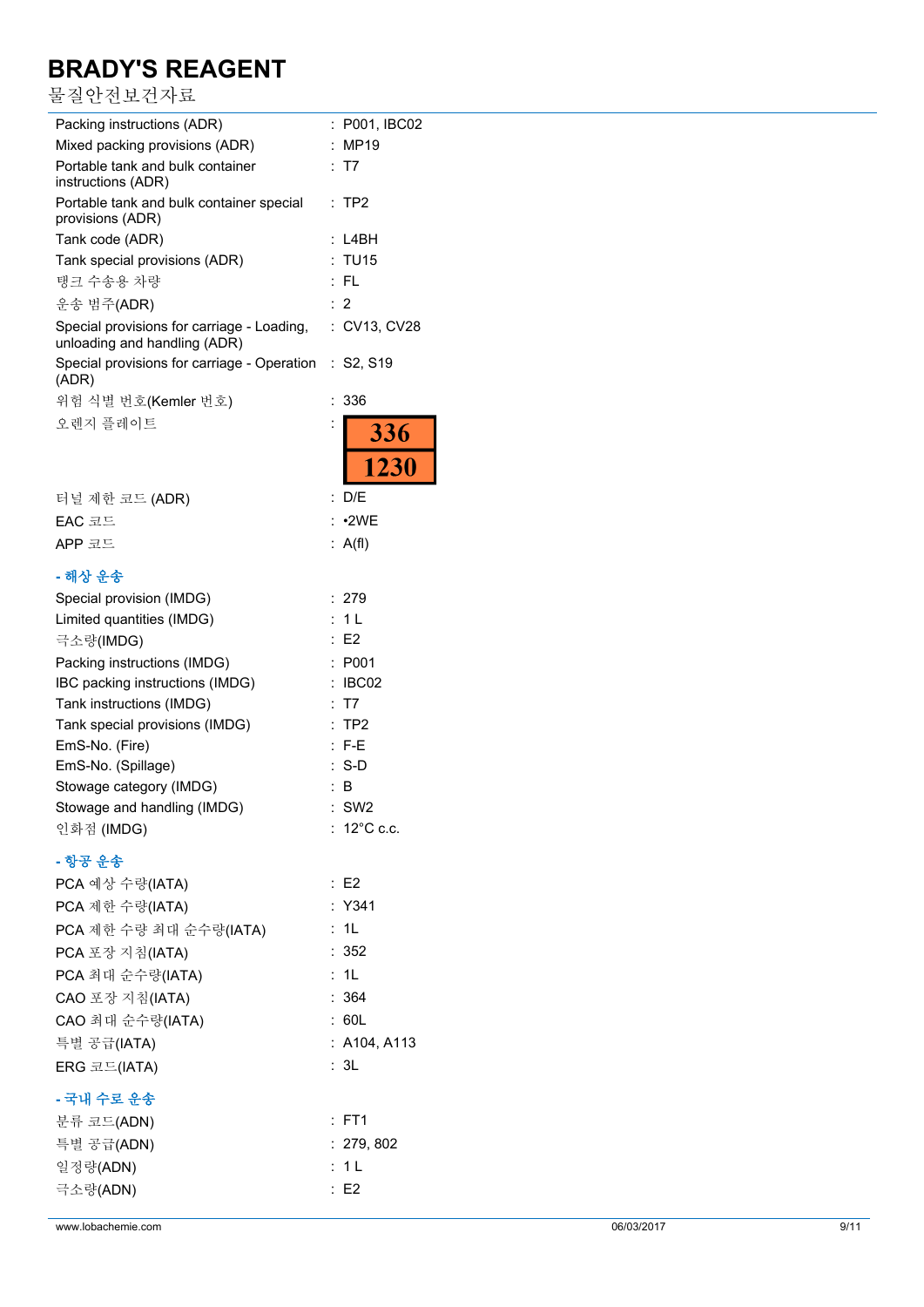물질안전보건자료

| Carriage permitted (ADN)                                         | : T                  |
|------------------------------------------------------------------|----------------------|
| Equipment required (ADN)                                         | : PP, EP, EX, TOX, A |
| Ventilation (ADN)                                                | : VE01, VE02         |
| Number of blue cones/lights (ADN)                                | : 2                  |
| - 철도 수송                                                          |                      |
| Classification code (RID)                                        | $:$ FT1              |
| 특별 공급(RID)                                                       | : 279                |
| 한정 수량(RID)                                                       | : 1L                 |
| 극소량(RID)                                                         | E2                   |
| Packing instructions (RID)                                       | : P001, IBC02        |
| Mixed packing provisions (RID)                                   | : MP19               |
| Portable tank and bulk container<br>instructions (RID)           | : T7                 |
| Portable tank and bulk container special<br>provisions (RID)     | $:$ TP2              |
| Tank codes for RID tanks (RID)                                   | : L4BH               |
| Special provisions for RID tanks (RID)                           | : TU15               |
| 운송 범주(RID)                                                       | : 2                  |
| Special provisions for carriage - Loading<br>and unloading (RID) | : CW13, CW28         |
| Colis express (express parcels) (RID)                            | CE7                  |
| Hazard identification number (RID)                               | : 336                |

**14.7. MARPOL 73/78 별첨 II 및 IBC 코드에 따른 대량 운송** 해당없음

**15항목: 법적 규제현황**

### **15.1. 안전, 보건 및 환경과 관련하여 단일물질 또는 혼합물에 대한 특별 규정/법규**

**15.1.1. EU 규정**

Contains no substances with Annex XVII restrictions REACH 후보 물질 미함유

Contains no REACH Annex XIV substances.

#### **15.1.2. 국가 규정**

### **독일**

| AwSV/VwVwS Annex reference                                                     | Water hazard class (WGK) 3, strongly hazardous to water (Classification according<br>to AwSV, Annex 1) |
|--------------------------------------------------------------------------------|--------------------------------------------------------------------------------------------------------|
| 12th Ordinance Implementing the Federal<br>Immission Control Act - 12. BlmSchV | 12차 BlmSchV(배출 방지 법령) (심각한 사고에 대한 규정) 미대상                                                              |

## **덴마크**

| Class for fire hazard | : Class I-1          |
|-----------------------|----------------------|
| Store unit            | $\therefore$ 1 liter |